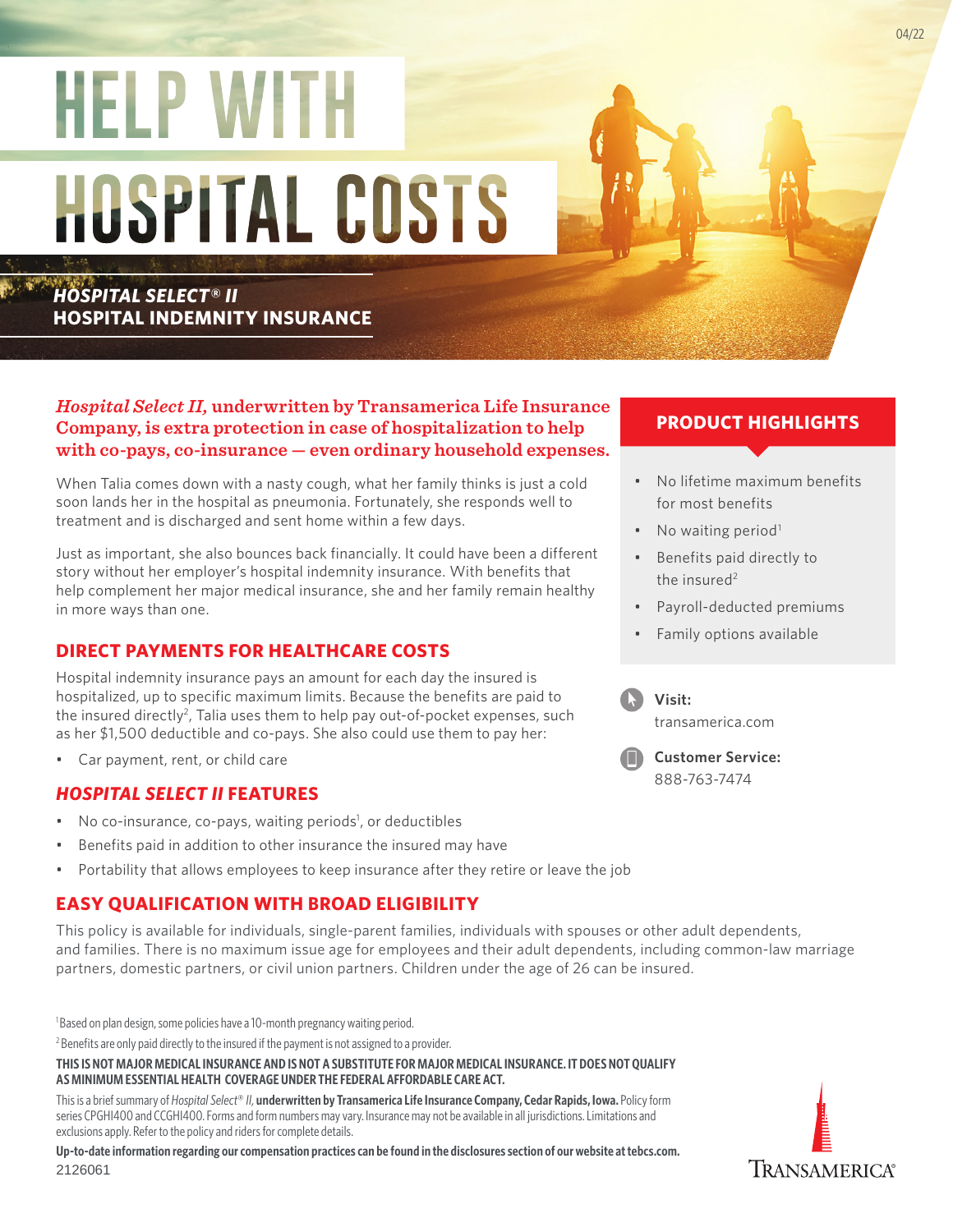# **Product Details**

The following benefits are included in your plan option(s). Unless otherwise noted, all benefits and maximums are per insured person.

| <b>Daily In-Hospital Indemnity Benefit</b>                                                                                                                                                                                                                        | <b>Plan Option 1</b>                                      | <b>Plan Option 2</b>                                      |
|-------------------------------------------------------------------------------------------------------------------------------------------------------------------------------------------------------------------------------------------------------------------|-----------------------------------------------------------|-----------------------------------------------------------|
| Pays each day an insured person is confined to a hospital (but not an<br>emergency room, outpatient stay or stay in an observation unit) as the<br>result of a covered accident or sickness.                                                                      | \$150.00                                                  | \$250.00                                                  |
| Maximum                                                                                                                                                                                                                                                           | \$10000.00 per<br>calendar year                           | \$20000.00 per<br>calendar year                           |
| <b>Included Riders:</b>                                                                                                                                                                                                                                           |                                                           |                                                           |
| Intensive Care Indemnity Benefit Rider (Rider Form Series CRCICU00)                                                                                                                                                                                               |                                                           |                                                           |
| Pays each day an insured person is confined to an intensive care unit as<br>the result of a covered accident or sickness.                                                                                                                                         | None                                                      | \$300.00                                                  |
| Calendar Year Maximum                                                                                                                                                                                                                                             |                                                           | 30 Days                                                   |
| Hospital Confinement Indemnity Benefit Rider (Rider Form Series TRHI1000-0118)                                                                                                                                                                                    |                                                           |                                                           |
| Pays each day an insured person is confined to a hospital (but not an<br>emergency room, outpatient stay or stay in an Observation unit) as the<br>result of an accidental injury or sickness lasting a minimum of 24<br>continuous hours from time of admission. | \$1500.00                                                 | \$1500.00                                                 |
| Maximum                                                                                                                                                                                                                                                           | 1 day(s) per<br>confinement/1 day(s)<br>per calendar year | 1 day(s) per<br>confinement/2 day(s)<br>per calendar year |
| Off-the-Job Accidental Injury Indemnity Benefit Rider (Rider Form Series CRACIN00)                                                                                                                                                                                |                                                           |                                                           |
| Pays each day an insured person receives treatment for a covered<br>accident. Treatment must be provided by a physician within 96 hours of<br>the accident.                                                                                                       | \$350.00                                                  | None                                                      |
| Maximum                                                                                                                                                                                                                                                           | 1 day per accident/5 days per calendar year               |                                                           |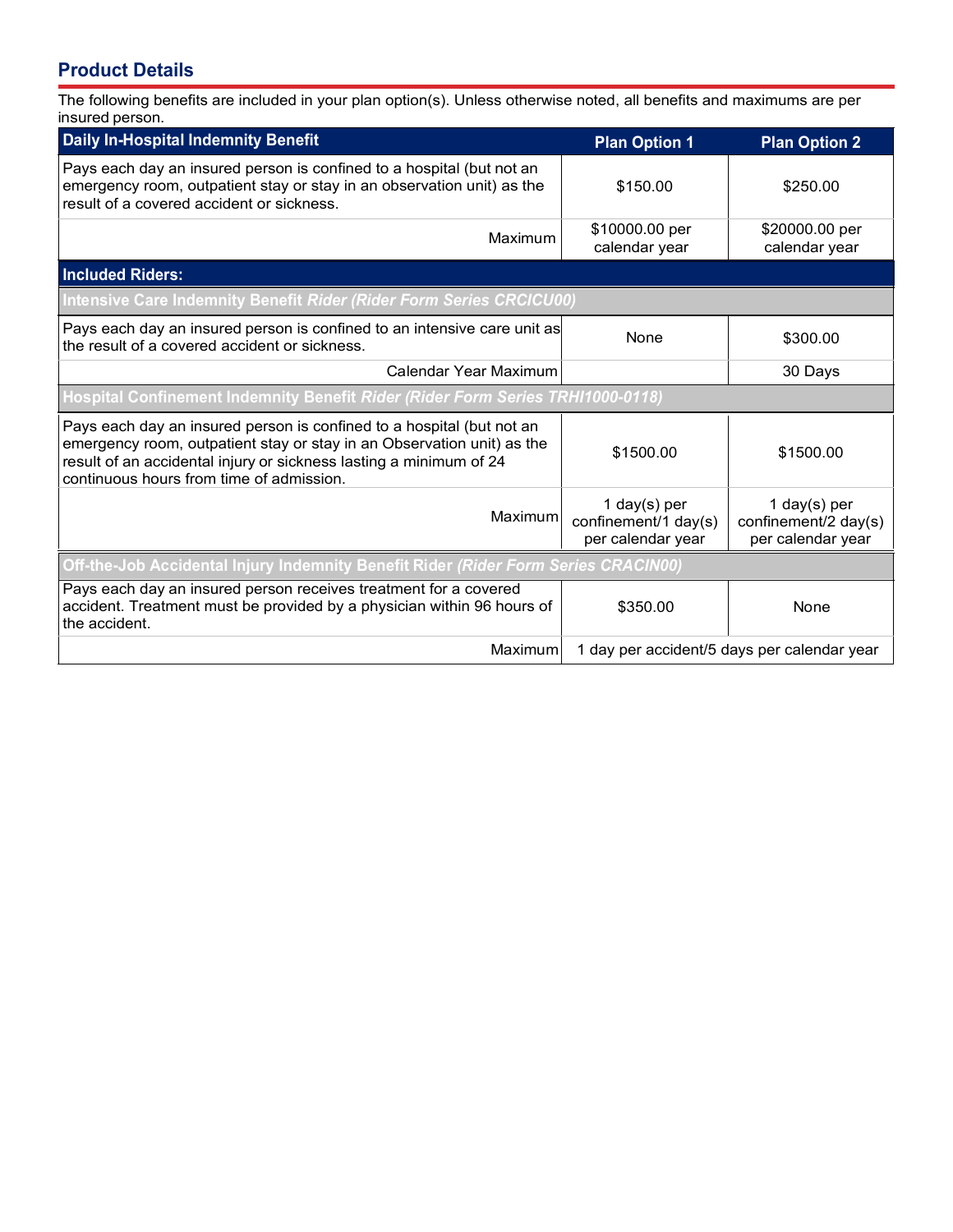## **Hospital Select® III**

Confinement for the same or related condition within 30 days of discharge will be treated as a continuation of the prior confinement. Successive confinements separated by more than 30 days will be treated as a new and separate confinement.

No benefits under this contract will be payable as the result of the following:

- suicide or attempted suicide.  $\bullet$
- intentionally self-inflicted injury.  $\bullet$
- rest care or rehabilitative care and treatment.  $\bullet$
- immunization shots and routine examinations such as: physical examinations, mammograms, pap smears, immunizations, flexible sigmoidoscopy, prostate-specific antigen tests and blood screenings (unless Wellness Indemnity Benefit Rider is included).
- any pregnancy of a dependent child including confinement rendered to her child after birth.
- routine newborn care (unless Wellness Indemnity Benefit Rider is included).
- hospital confinement of a newborn child following the child's birth, unless the newborn child is being treated for  $\bullet$ accidental injury or sickness.
- an insured person's abortion, except for medically necessary abortions performed to save the mother's life.  $\bullet$
- treatment of mental or emotional disorder (unless Inpatient Mental and Nervous Disorder Indemnity Benefit Rider is included).
- treatment of alcoholism or drug addiction (unless Inpatient Drug and Alcohol Addiction Indemnity Benefit Rider is included).
- participation in a riot or insurrection.
- any accident caused by the participation in any activity or event, including the operation of a vehicle, while under  $\bullet$ the influence of a controlled substance (unless administered by a physician or taken according to the physician's instructions) or while intoxicated (intoxicated means that condition as defined by the law of the jurisdiction in which the accident occurred).
- dental care or treatment, except for such care or treatment due to accidental injury to sound natural teeth within 12  $\bullet$ months of the accident and except for dental care or treatment necessary due to congenital disease or anomaly.
- sex change, reversal of tubal ligation or reversal of vasectomy.
- artificial insemination, in vitro fertilization, and test tube fertilization, including any related testing, medications or  $\bullet$ physician's services, unless required by law.
- committing, attempting to commit, or taking part in a felony or assault, or engaging in an illegal occupation.
- traveling in or descending from any vehicle or device for aerial navigation, except as a fare-paying passenger in an aircraft operated by a commercial airline (other than a charter airline) on a regularly scheduled passenger trip.
- any loss incurred on active duty status in the armed forces. (If you notify us of such active duty, we will refund any  $\bullet$ premiums paid for any period for which no insurance is provided as a result of this exception.)
- involvement in any war or act of war, whether declared or undeclared.  $\bullet$

## **Portability Option**

If the employee loses eligibility for this insurance for any reason other than fraud or nonpayment of premiums, they will have the option to continue this certificate (including any riders, if applicable) by paying the premiums directly to us within 31 days after this insurance terminates. We will bill the employee for these premiums after the employee notifies us to continue this insurance. The premiums the employee pays directly to us may exceed the premiums that were paid through the policyholder due to increased administrative costs for direct billing. If the employee stops paying the premiums under this option, this insurance will cease, subject to the terms of the Grace Period. The portability option is only available for the insured employee and their insured dependents. It is not available for the insured dependents without the insured employee.